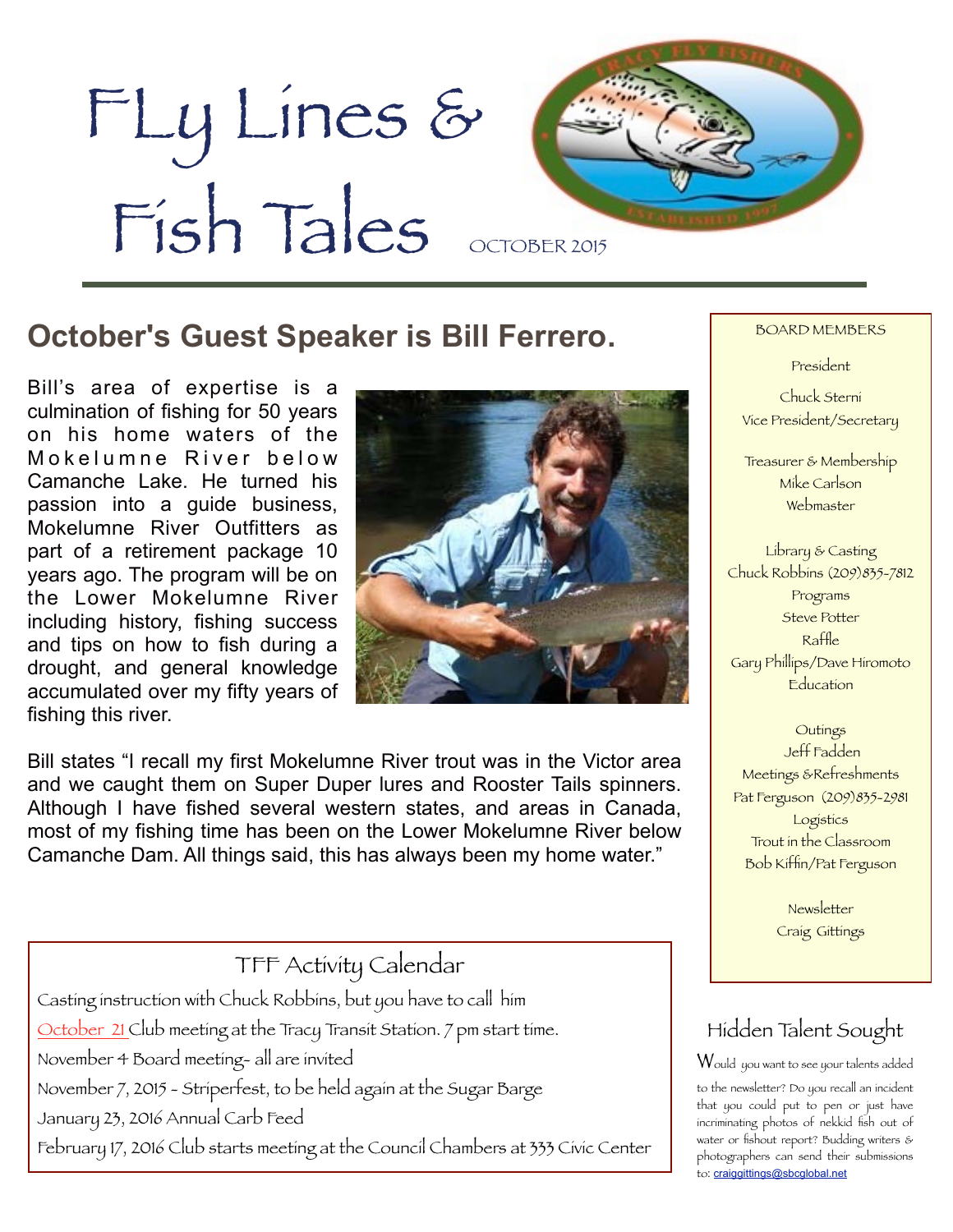

Featuring our ever popular

Saturday, January 23, 2016 Tracy Community Center, 950 East Street, Tracy, CA

Festivities begin when the doors open at 4 p.m.

Raffles - Silent Auctions - Live Auctions



# **COME EARLY AND BID OFTEN !!**

The 2016 ticket price is \$45

Ticket sales will begin at the October Club Meeting and will be available to TFF Club Members Only. After the December Club Meeting, ticket sales will be available to non-members.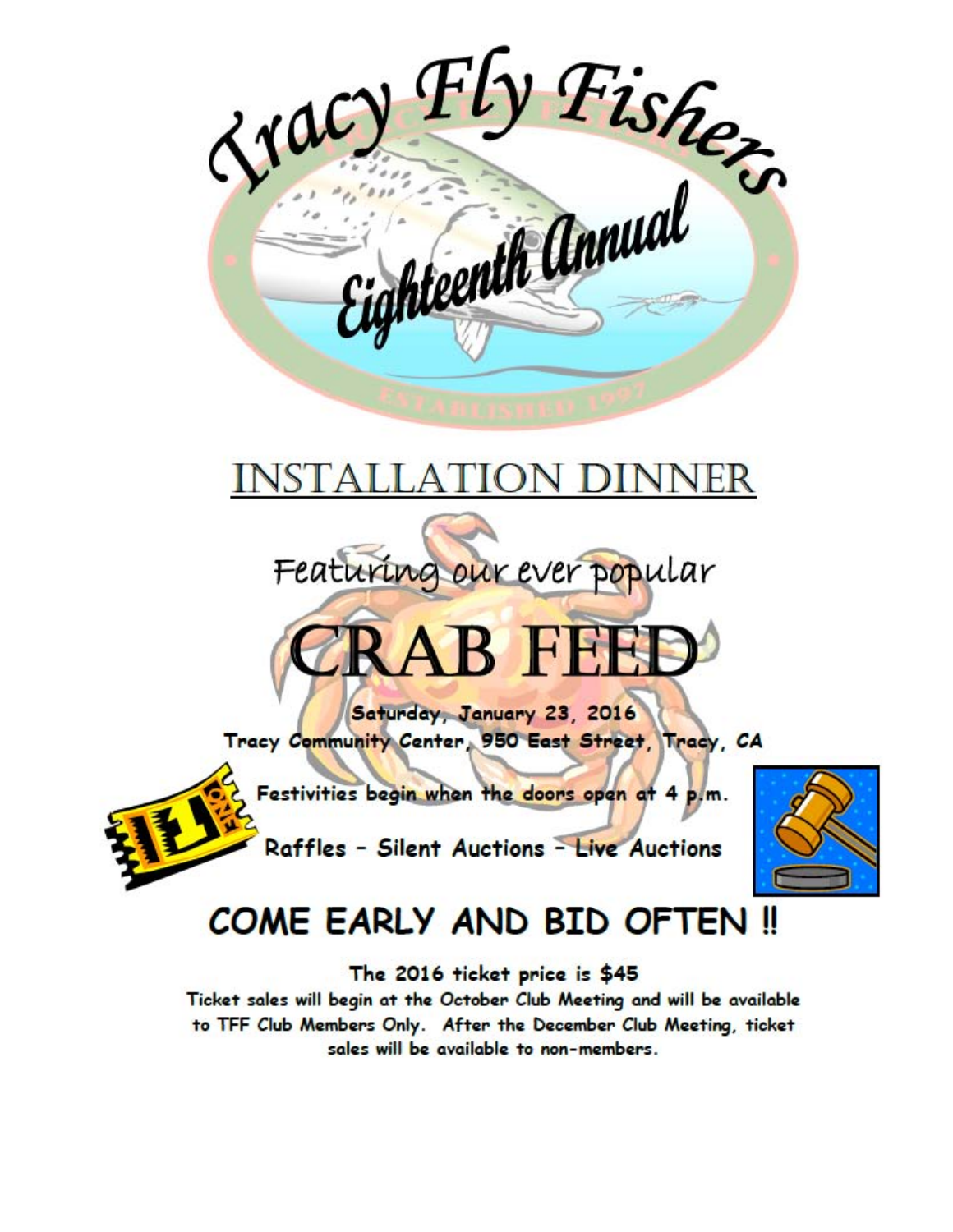

With the Summer winding down and the fall is here! I am hoping everyone was able to get out on the water. I heard we had a great trip to Pit River for the club. Great fish caught. Excited for us to be back as a club to the Pit.

I myself enjoyed another great adventure for 7 days in Montana! I would tell all of our members that if you have never been to Montana to fish, I would highly recommend it. Fishing the Missouri River is one of the most tranquil fishing I have ever done. This year was amazing because we were chasing down the Big Browns with streamers. Such an amazing place to fish. I hope all of you get the chance to experience it once in your life time.!!

It's almost time for our "Annual Installation Crab Feed" Tickets are now on sale. \$45 per person don't wait to get your tickets. Best crab feed in town.

**Chuck** 

TFF Educational Opportunities | TFF Outings

Think casting does not play an important role in catching fish? This [video](https://www.youtube.com/watch?v=OxfjVNfM1zs) might prove otherwise. If you have not taken advantage of Chuck Robbins' offer, you can now. Casting instruction is available at Dr. Powers Park with Chuck Robbins on the second Wednesday. The club's only Certified Casting Instructor, provides instruction, from basic introduction to improving your loops and double haul, for any and all that seek him out. If you are interested in improving your casting skills, Chuck will be more than happy to assist. Contact him at 209 835-7812 or his cell number at 209 471-5931. Want to become a better caster? You never know when it might come in [handy. Contact Chuck Robbins after seeing this piece of](https://www.youtube.com/watch?v=lwO3GQVAcwM) marketing genius. He can get you there, minus the airfare, with your casting skills.



### Jeff Fadden

We had a great time on the Pit River outing. Check out Jeff's report.

What? We lost our lease at the Tracy Transit Station after the December meeting? Say it ain't so! We have to thank Pat Ferguson for the rescue. We will have a new meeting place- City Hall Council Chambers, located at 333 Civic Center Dr, beginning with the Feb. 17, 2016 Club Meeting.

### "Angling is extremely time consuming. That's sort of the whole point." - Thomas McGuane

The [Tracy Fly Fishers](http://www.tracyflyfishers.org)' meet on the third Wednesday of each month at the Tracy Transit Station located at 50 Sixth St. Club Meetings normally begin at 7 p.m.

The Tracy Fly Fishers' Board of Directors meets on the first Wednesday of each month at the Safeway grocery store's Community Room (behind the Floral Dept.) at 1801 W. 11th Street. The Board meetings are open to all TFF members. Board Meetings begin at 7 p.m. Stop by and see what goes on "behind the scenes" of your club! Make your concerns known.

 Wish to make a difference locally? The Delta is our backyard. Check out the CSPA website and sign up for their action alerts at: [California Sportfishing Protection Alliance, CSPA](http://www.calsport.org/) This is a clickable link for folks reading this at their computer.